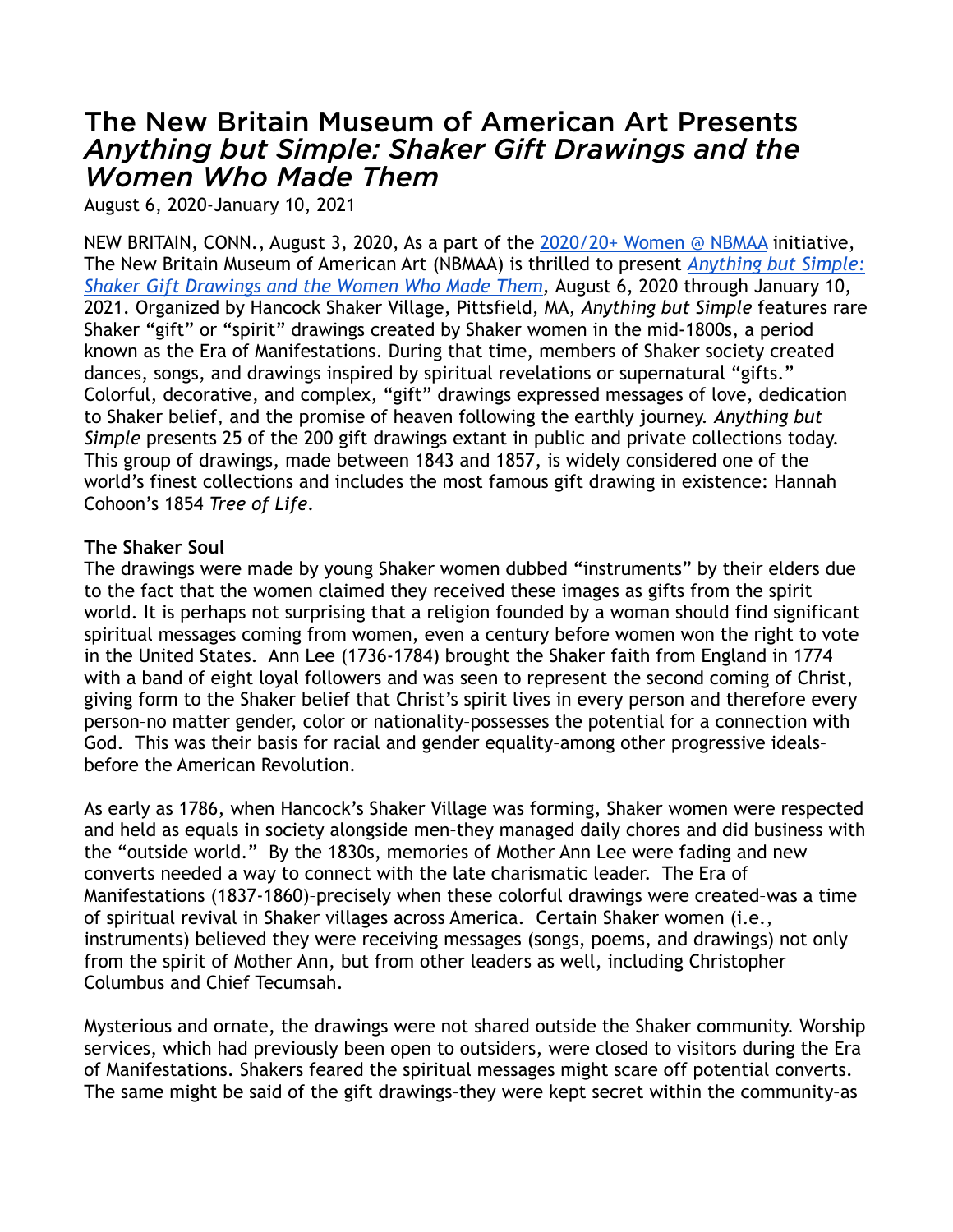outsiders would not be able to understand these gifts. The Shakers' ban on ornamentation exempted the drawings, because they were never meant to be displayed. They were messages from the spirit world, directed toward a single Believer who would interpret them. Once that Believer died, no one else could translate the message. Most of these beautiful mysterious drawings were eventually disposed of, often used as kindling to start fires.

Extremely rare, the surviving drawings came into the collection at Hancock in a fortuitous manner, facilitated by a woman. Their provenance is undisputed as they passed directly from the Shakers to local collectors Edward and Faith Andrews, who then donated them to Hancock Shaker Village in the 1960s. The Andrews were visiting Sister Alice Smith, who was in charge of divesting the Shaker community of much of its material culture as the group dwindled in size at Hancock. Sister Alice pulled several rolled-up sheets of large paper out of a drawer and showed them the drawings, watching carefully for their reactions. The Andrews were in awe of these depictions of the spirit world, as Alice explained that she had rescued them from a kindling bin near the ovens when she was eight years old. She explained that she was testing the couple, and if they had demonstrated any "levity in their response," she would have kept them hidden, as it would be clear that the "world's people" could not understand these expressions of the Shaker soul. The Andrews recognized immediately how special these drawings were, and agreed to take and preserve them. In total, nine of these drawings have never left Hancock. Others came into the collection through research and acquisition, or were found folded into Shaker-owned books, only recently discovered.

### **Significant works in the exhibition**

Hannah Cohoon (1788-1864) came to Hancock in 1817 with her two young children, and lived there until her death. Cohoon painted with a sure hand, using bold color to make a statement and illustrate her message. Her drawings include accounts of her visions, down to the date and time of their receipt. She signs her name, age, and place of creation. Four of Hannah Cohoon's most significant drawings are included in this exhibition.

Polly Collins (1801-1884) arrived at Hancock in 1820 with her biological family. She was caretaker for the girls during her life, but was most noted as an instrument. Polly kept a journal in which she recorded her dreams and visions. Her most well-known drawing, "An Emblem of the Heavenly Sphere," includes elements of the traditional women's craft of needlework, separating the paper into squares and rectangles. Its themes incorporate the natural world, Biblical stories, and Shaker theology, with portraits of Mother Ann, Father James, Father William (Ann's brother) and Christopher Columbus. Directly under Mother Ann is the Savior, dressed as a Shaker. His hands are raised in a gesture of supplication, but clearly a lesser figure when placed below the Shaker founder.

Sacred Sheets: Two "sacred sheets" will be included in this exhibit. Created at a nearby Shaker village in Mount Lebanon, New York, by Samantha Fairbanks and Mary Wicks, these mysterious forms of gift drawings have been studied more than most. These images offer unrecognizable designs without text, and are often characterized as a purely visual spiritual form of expression, akin to speaking in tongues.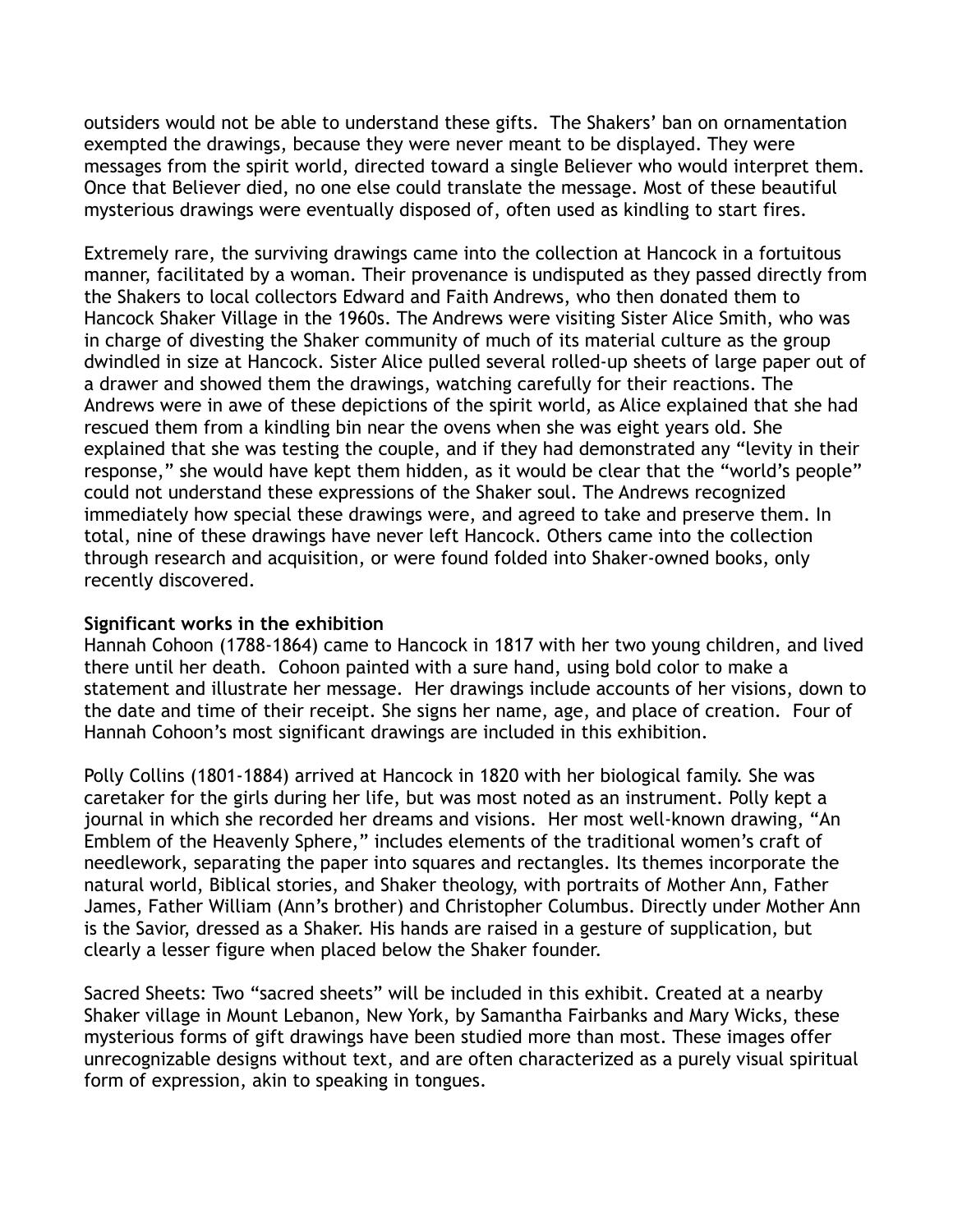All but three Shaker gift drawings surviving today were created by women. In Shaker communities, where all were seen as equals, women seemed to be more enlightened. They were often the ones reeling and falling down after the ecstatic worship services, having been given the "whirling gift," as the Shakers called it. Somehow, Mother Ann Lee had cleared the way through her initial prophecy for women in the Shaker faith to become vessels, even more so than men in many ways. Given that God was a dual entity for the Shakers, representing both the masculine and the feminine in one, it's not surprising that Shaker brothers had visions as well, and many are preserved in journals, but it was the women who translated their visions into art.

In a community that restricted any decoration until the early 20th century, the gift drawings are an anomaly. However, the Shakers were radical for their time, with an optimistic faith in human betterment and the possibility of obtaining heaven on earth through hard work, integrity, and harmony. It is remarkable to think that such a small group left such a large legacy of design and spiritual clarity, expressed here in these gift drawings, which depict the spiritual visions that flourished during a time of revival and rejuvenation in the Shaker world.

### **About 2020/20+ Women @ NBMAA**

*Anything but Simple: Shaker Gift Drawings and the Women Who Made Them* is part of the New Britain Museum of American Art's 2020/20+ Women @ NBMAA initiative, a year-long series of groundbreaking exhibitions devoted exclusively to women artists, beginning January 2020. 100 years after women gained the right to vote, only 27% of major exhibitions are dedicated to women artists worldwide. Challenging underrepresentation and celebrating diversity, artists featured will include Kara Walker, Anni Albers, Shantell Martin, Yoko Ono, Nancy Spero, Jaune Quick-to-See Smith, Carrie Mae Weems, Jennifer Wen Ma, and more. Additional information is available on our website: [https://nbmaa.org/2020](https://nbmaa.org/exhibitions/2020)

## **About the New Britain Museum of American Art**

The New Britain Museum of American Art is the first institution dedicated solely to acquiring American art. Spanning four centuries of American history, the Museum's permanent collection is renowned for its strengths in colonial portraiture, the Hudson River School, American Impressionism, the Ash Can School, as well as the important mural series The Arts of Life in America by Thomas Hart Benton. The singular focus on American art and its panoramic view of American artistic achievement, realized through the Museum's extensive permanent collection, exhibitions, and educational programming, make the New Britain Museum of American Art a significant resource for a broad and diverse public. 56 Lexington Street New Britain, CT 06052

### [www.nbmaa.org](http://www.nbmaa.org)

**Contact**: Lisa Lappe, Director of Marketing for NBMAA, [lappel@nbmaa.org](mailto:lappel@nbmaa.org)

### **About Hancock Shaker Village**

A National Historic Landmark, located in Pittsfield, MA, with 20 historic buildings on 750 acres, Hancock Shaker Village is the most comprehensively interpreted Shaker site in the